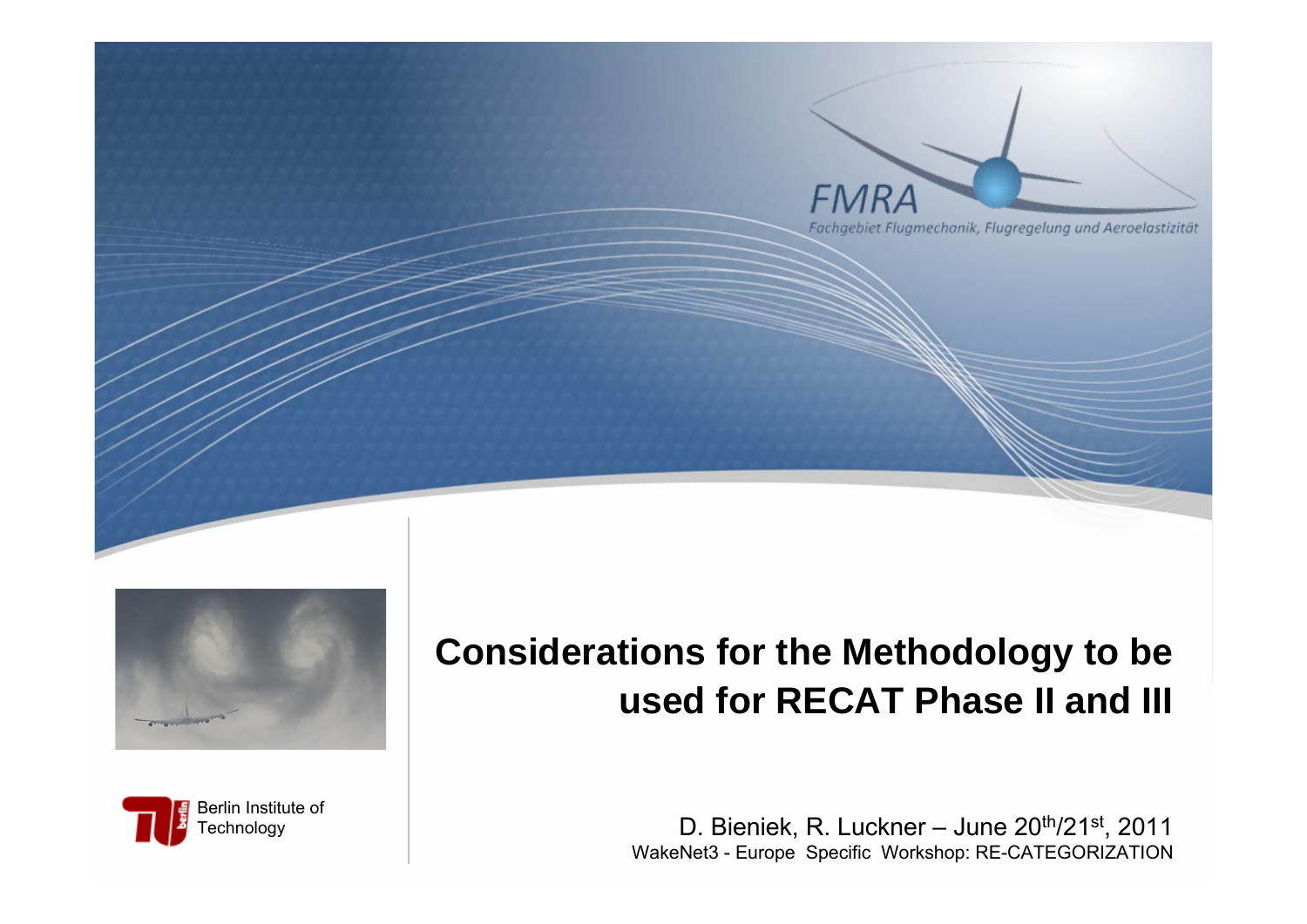

- 1.**Motivation**
- 2. Core Radius and Wing Span Ratio Effects
- 3. Simple Encounter Simulation
- 4. Sink Rate as a Metric?
- 5. Conclusion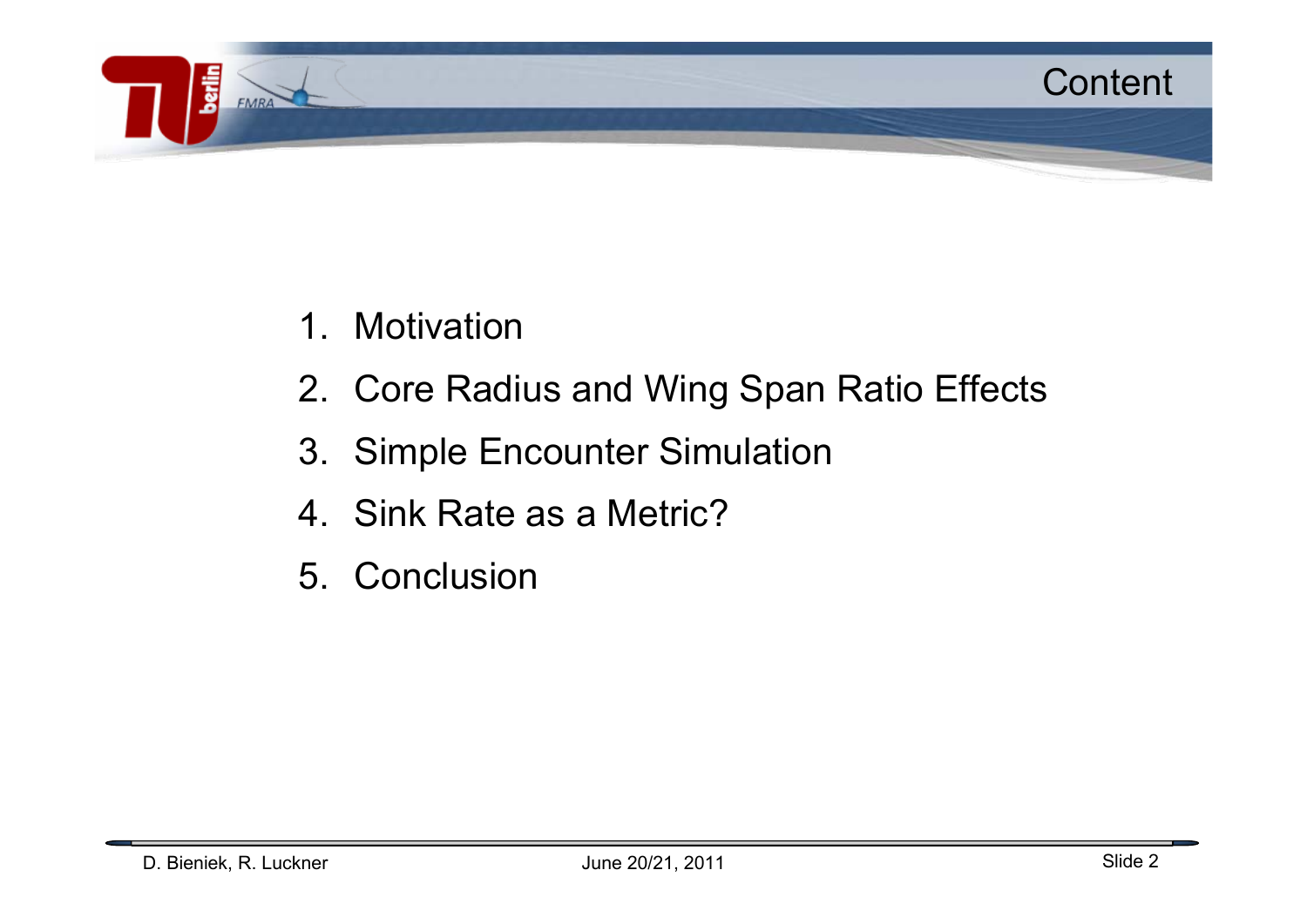#### Motivation



berlir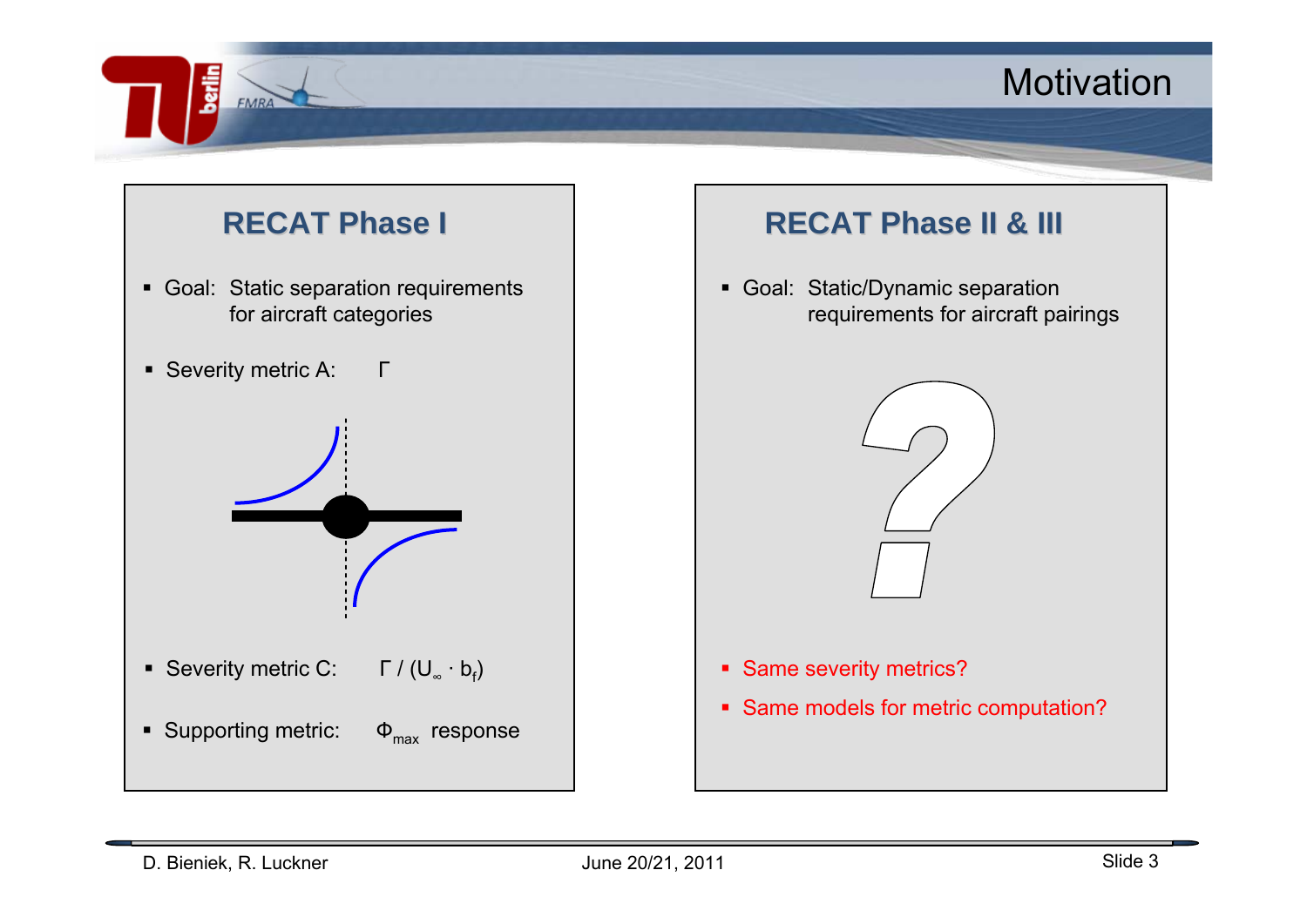Strip Method to calculate rolling moment coefficient



D. Bieniek, R. Luckner Slide 4

ر<br>الأ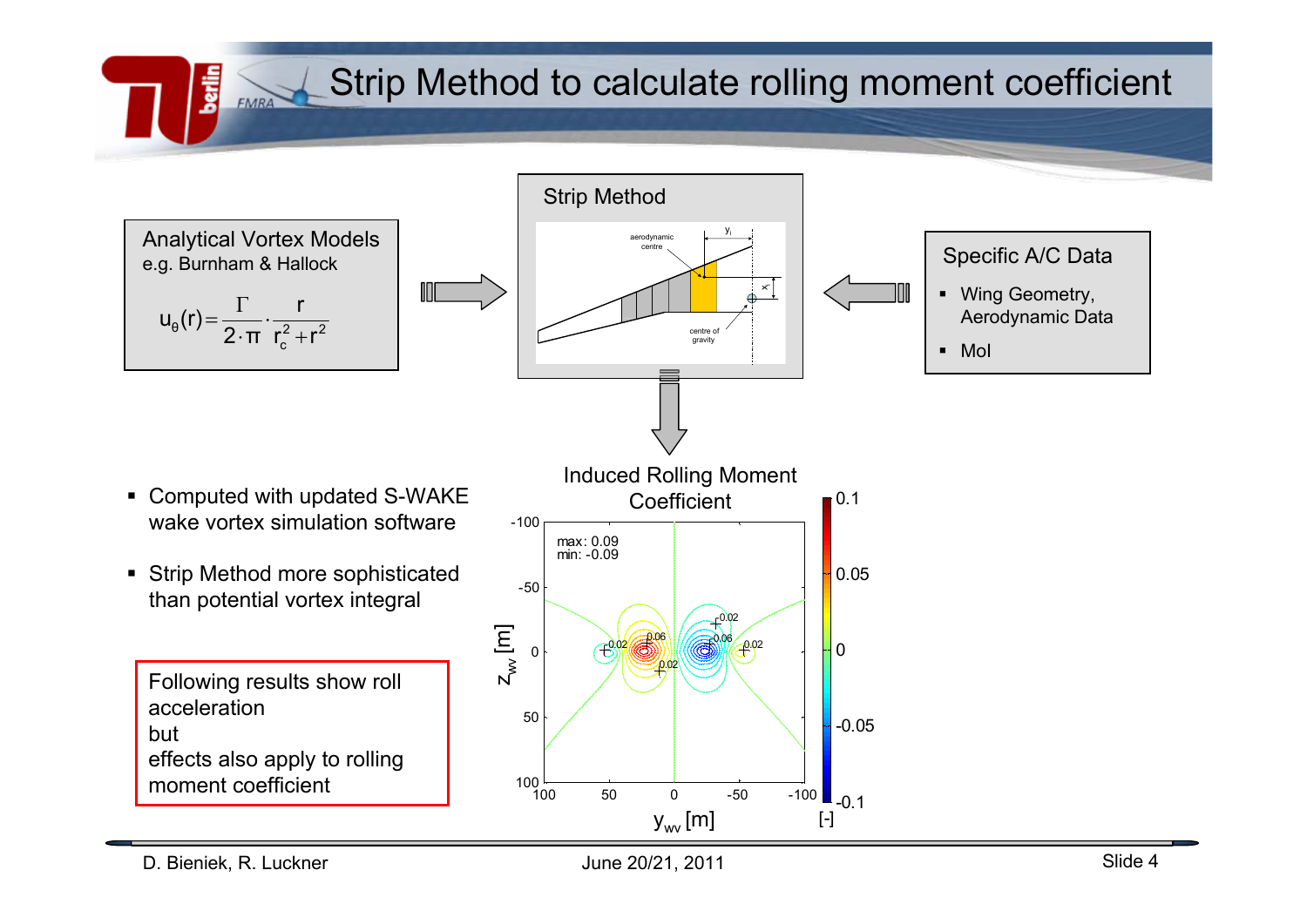

## **Effect of Core Radius r<sub>c</sub>**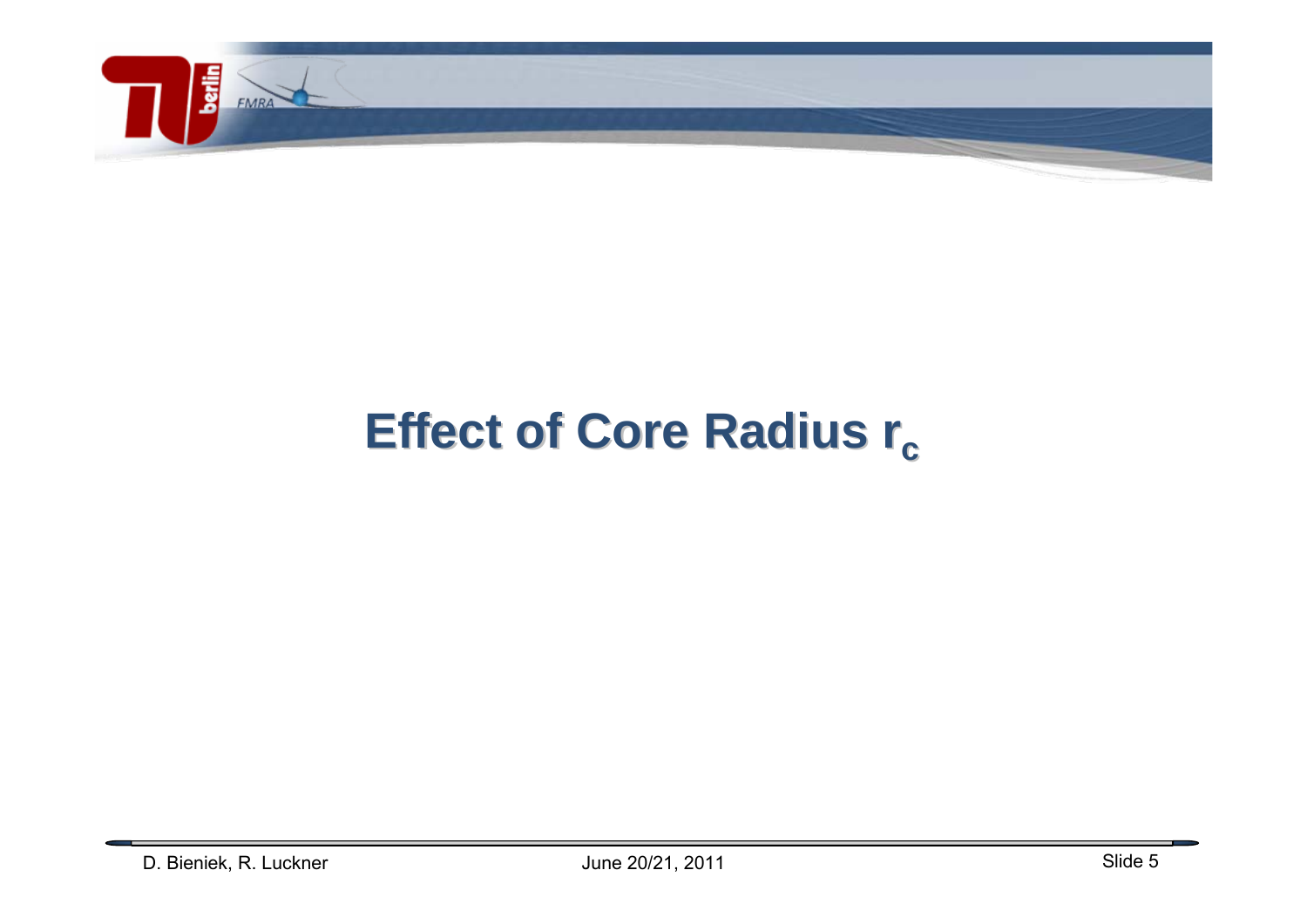

**berlin**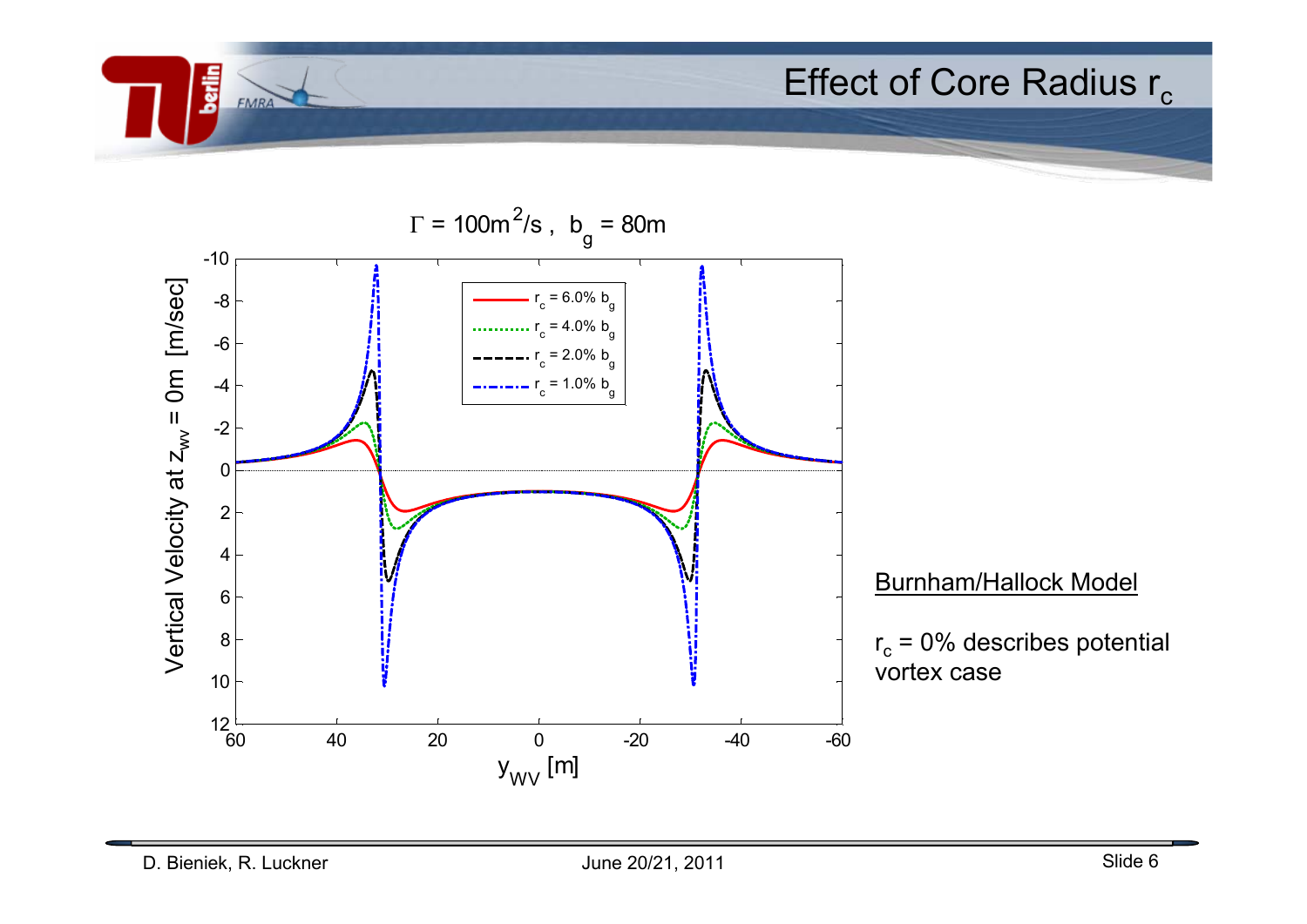

- Core radius effect depends on follower size
- **Significant influence of core** size for small aircraft
- **Smaller influence on larger** aircraft

Effect applies to rolling moment coefficient as well

berlin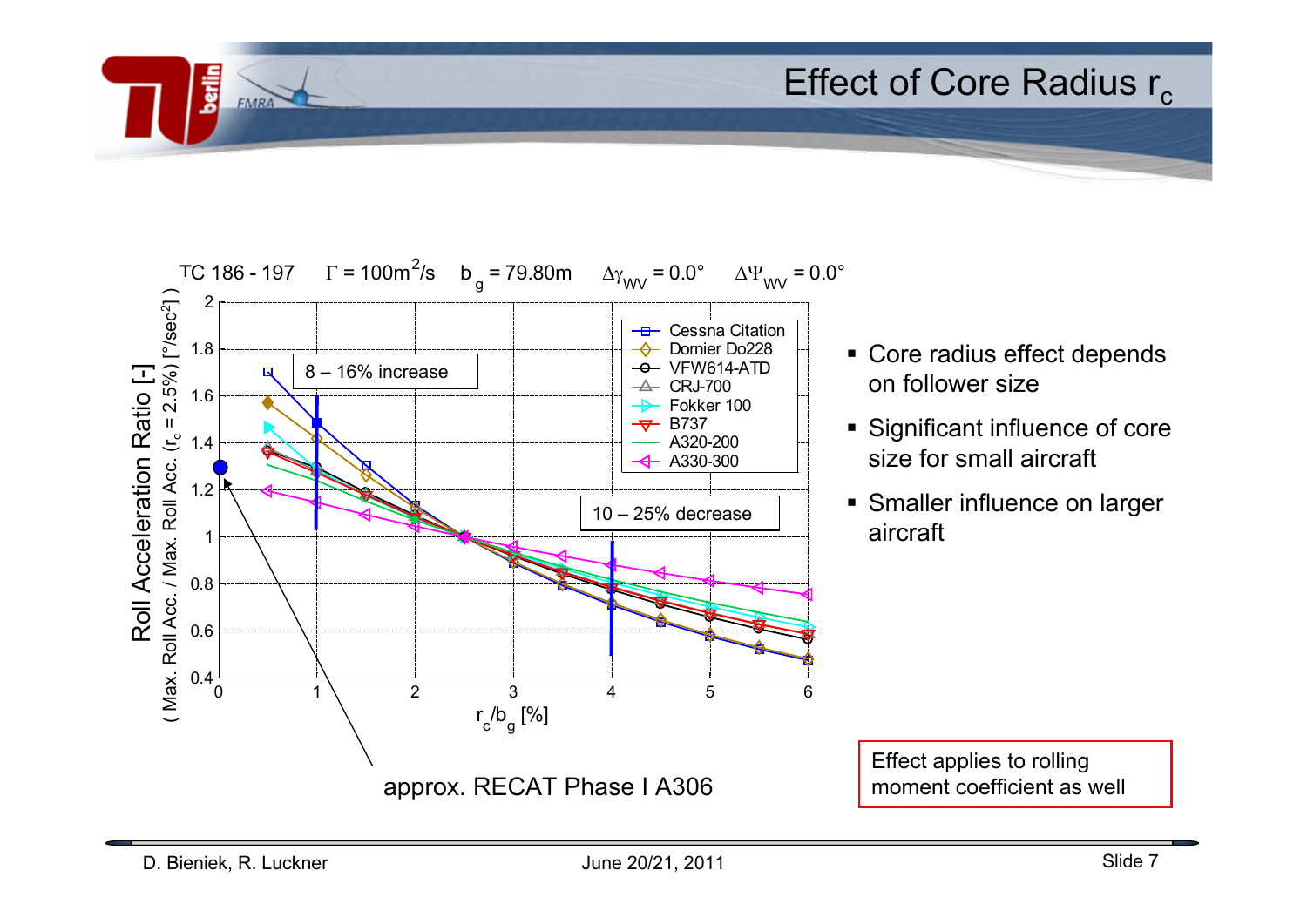

**berlin**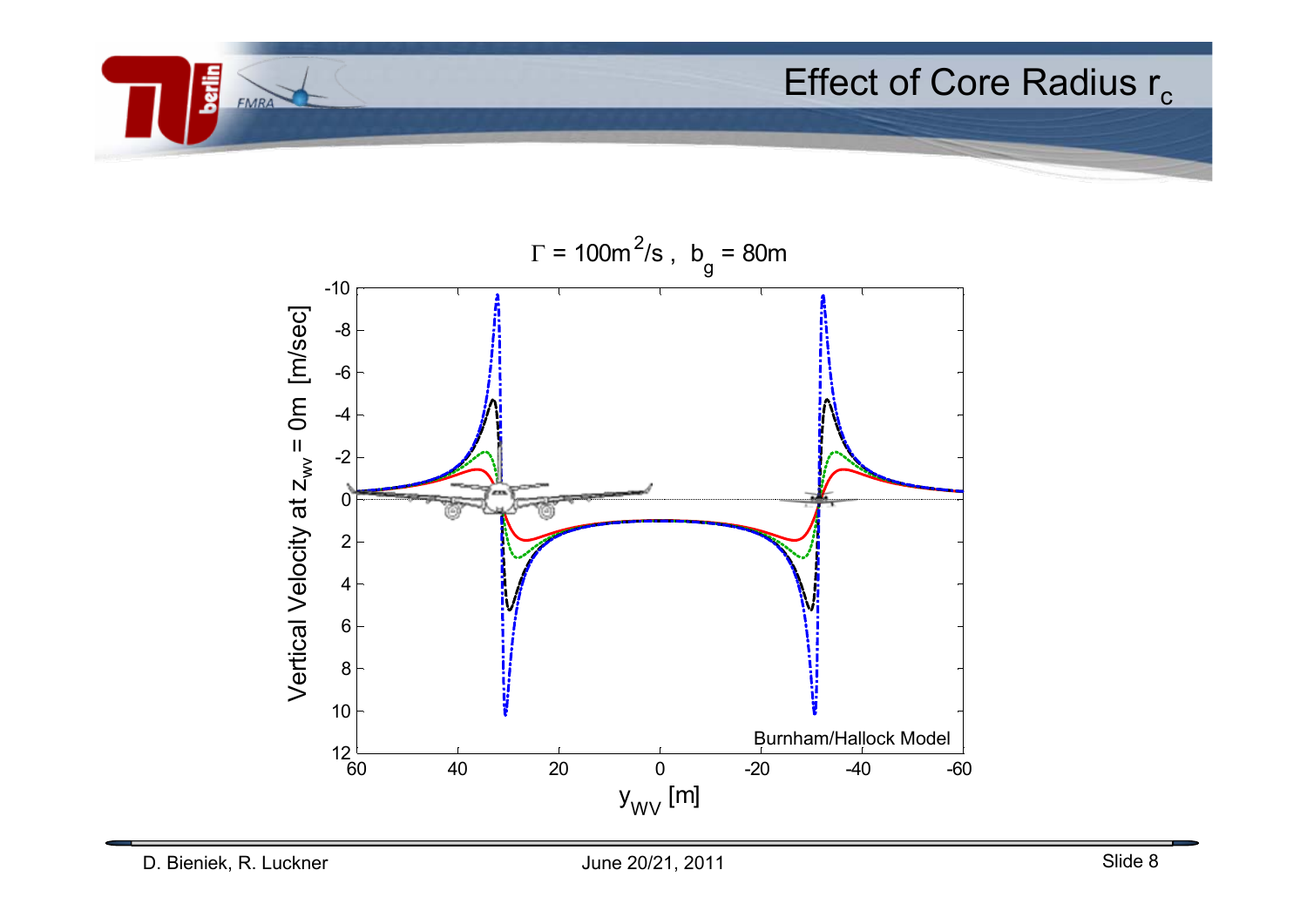

**berlin**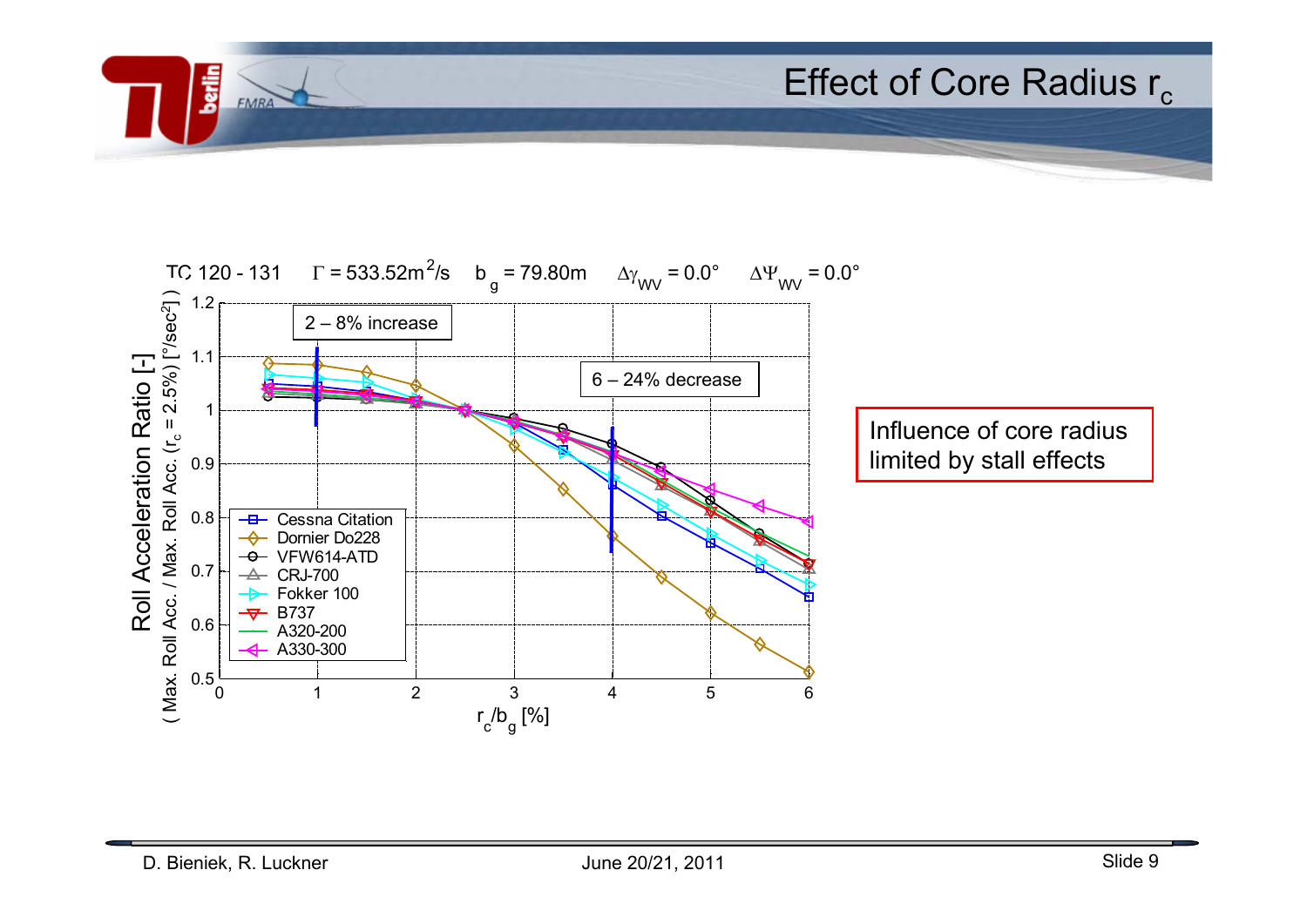

**berlin**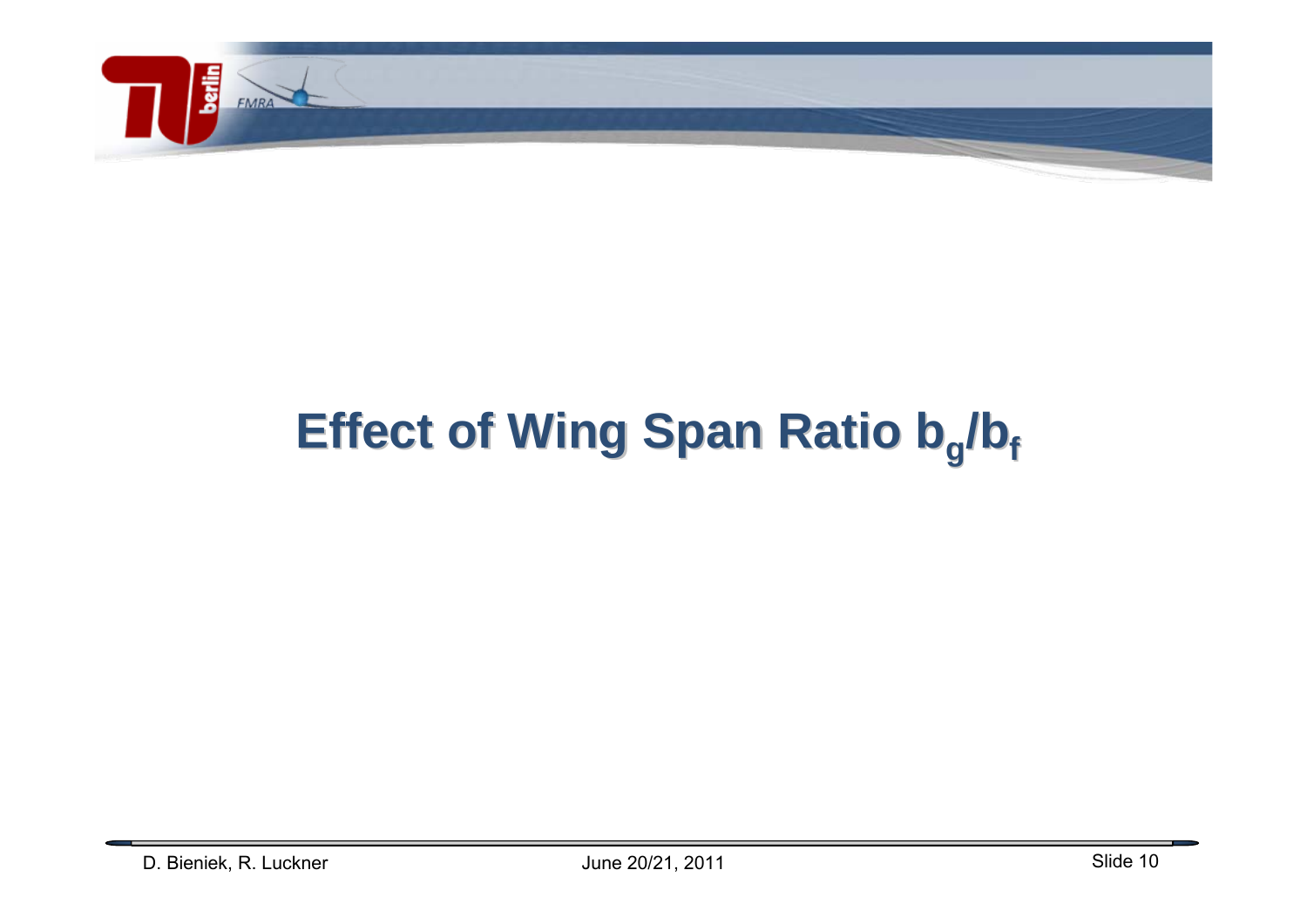## Effect of Wing Span Ratio  $b_q/b_f$



**berlin**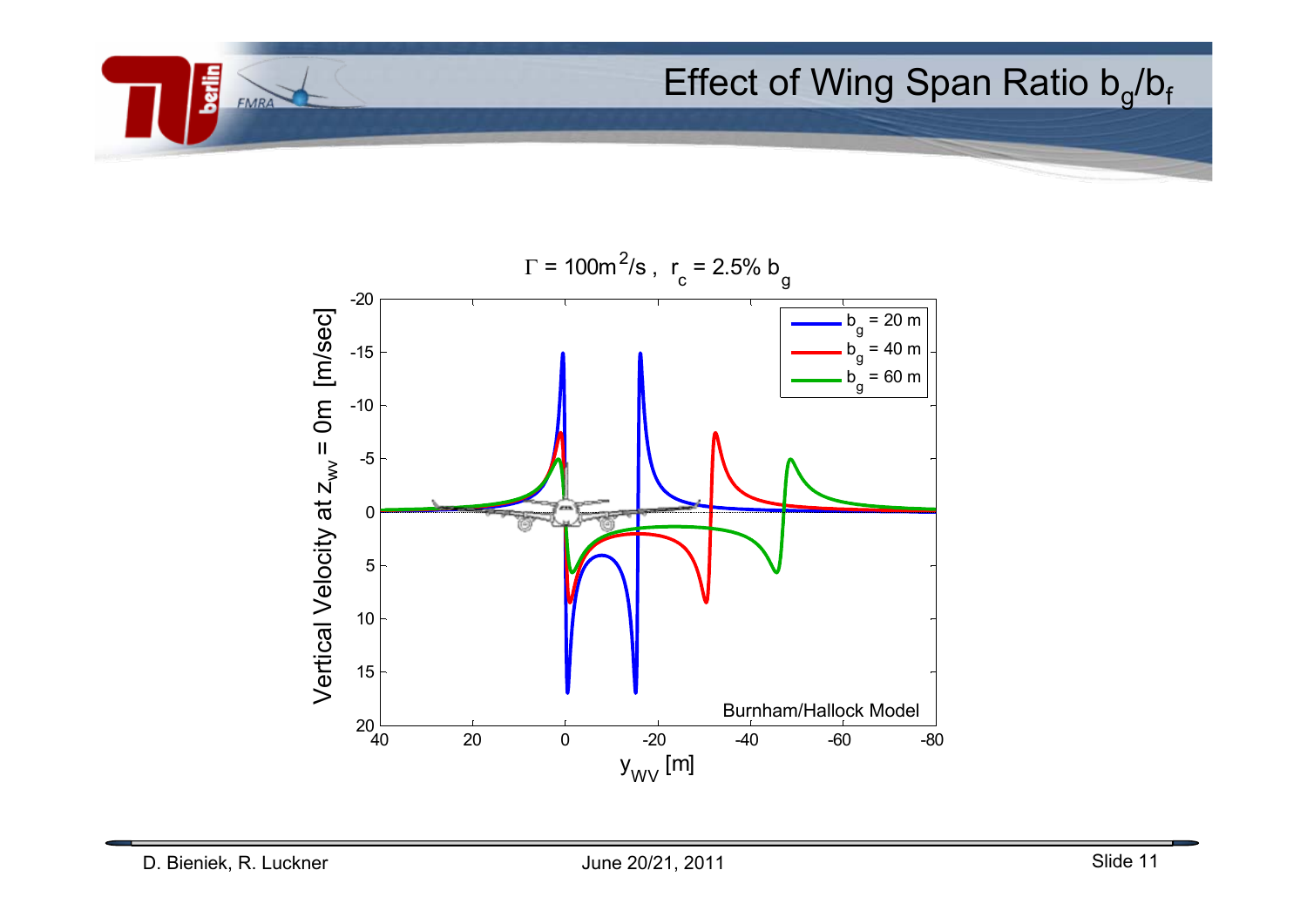Effect of Wing Span Ratio  $b_q/b_f$ 



رائع<br>الأ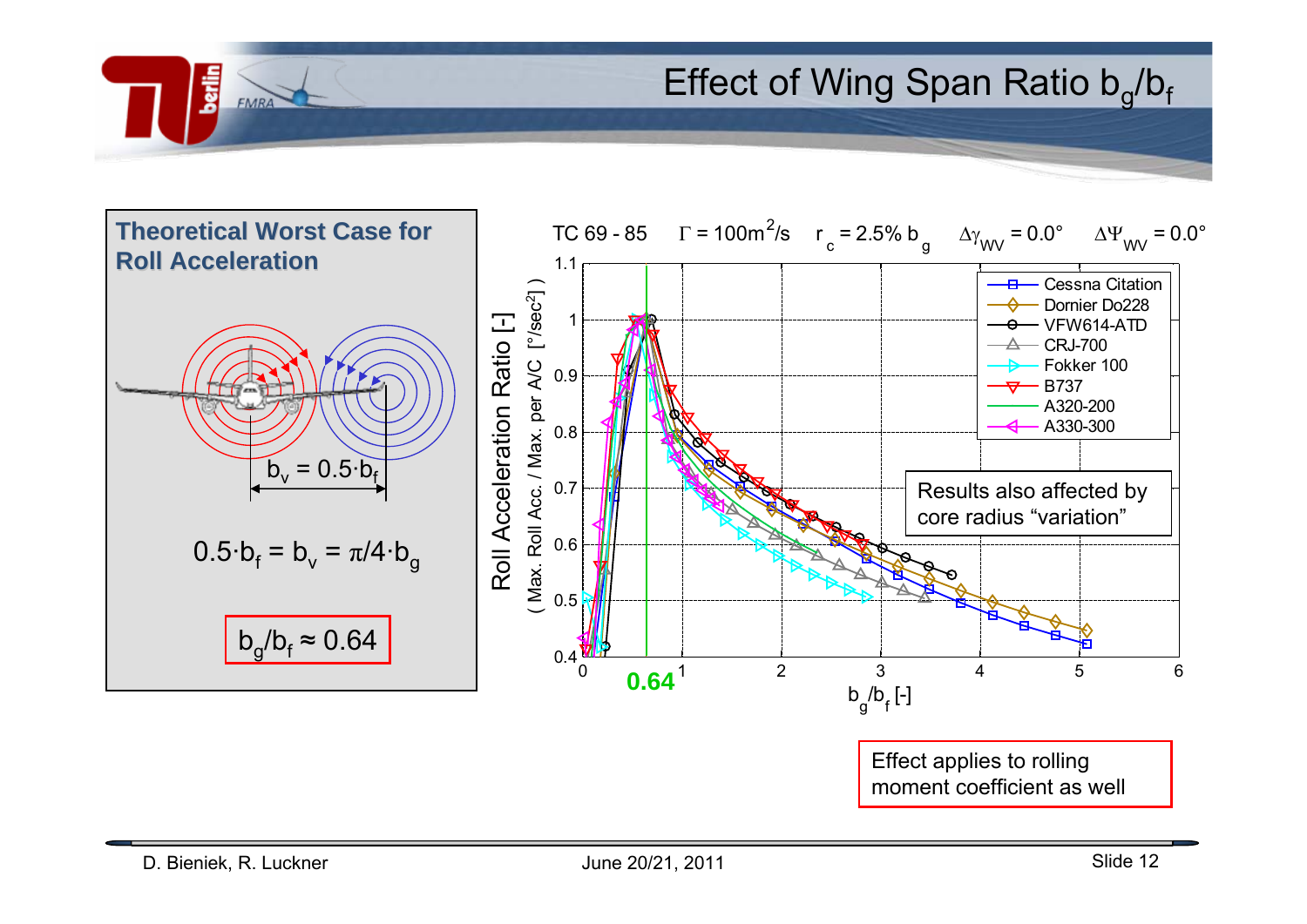Effect of Wing Span Ratio  $b_q/b_f$ 



رائع<br>الأ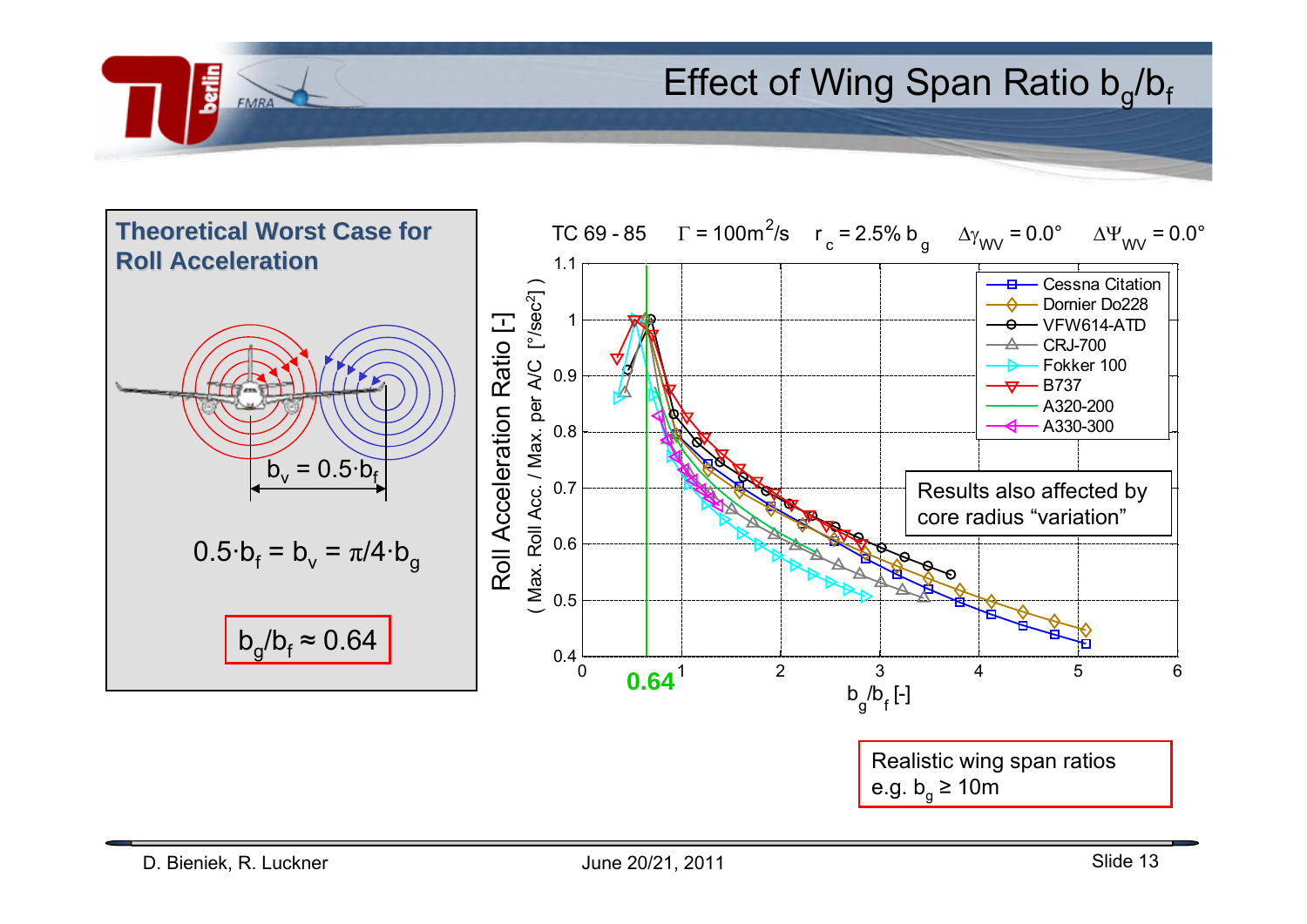

## **Core radius and wing span ratio affect induced roll acceleration / rolling moment coefficient ! acceleration / rolling moment coefficient !**

## **Is it necessary to consider r<sub>c</sub> and b<sub>f</sub>/b<sub>g</sub> in the severity assessment for RECAT II & III ? severity assessment for RECAT II & III ?**

**If so, how ? If so, how ?**

رائع<br>الأ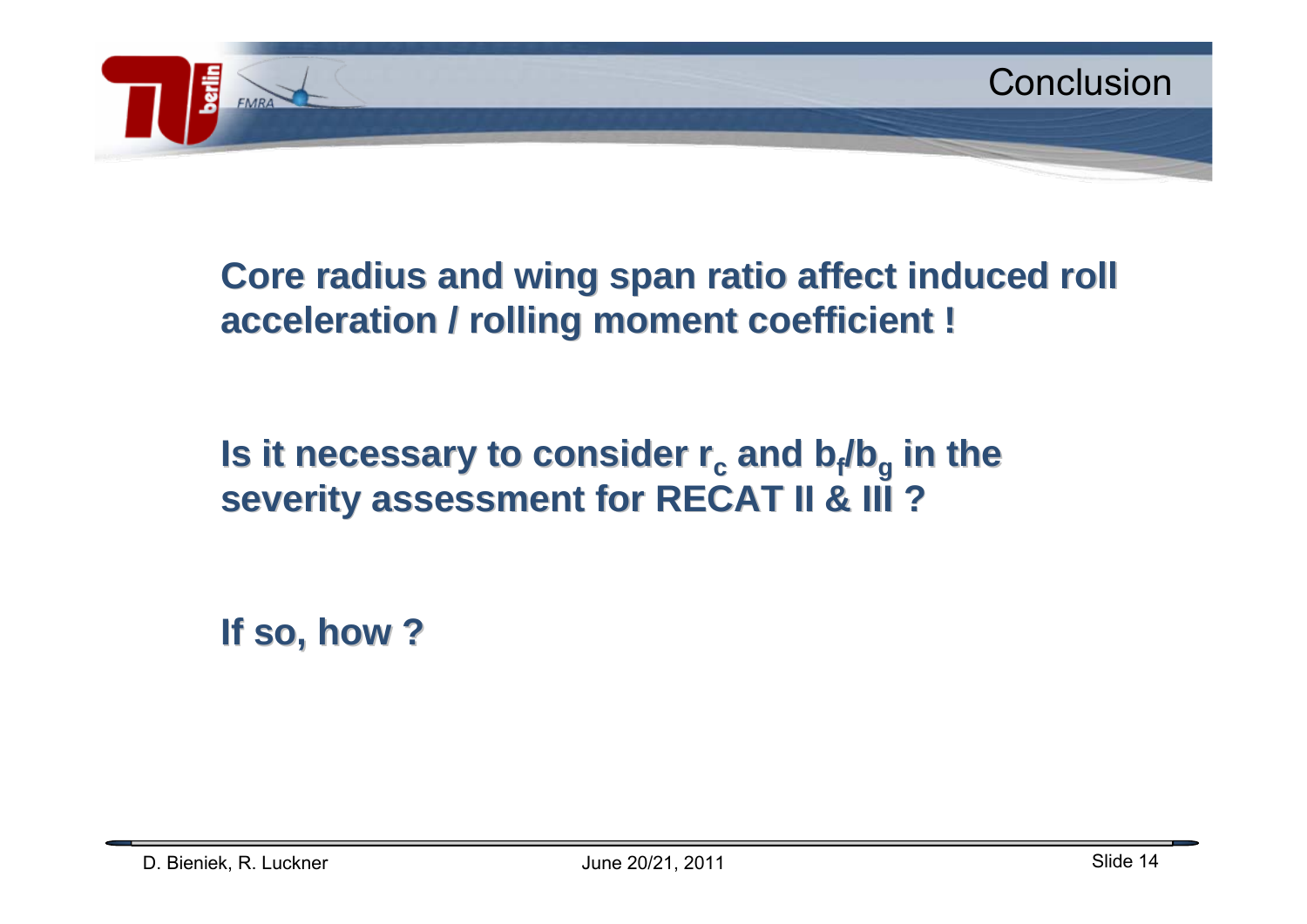

berlin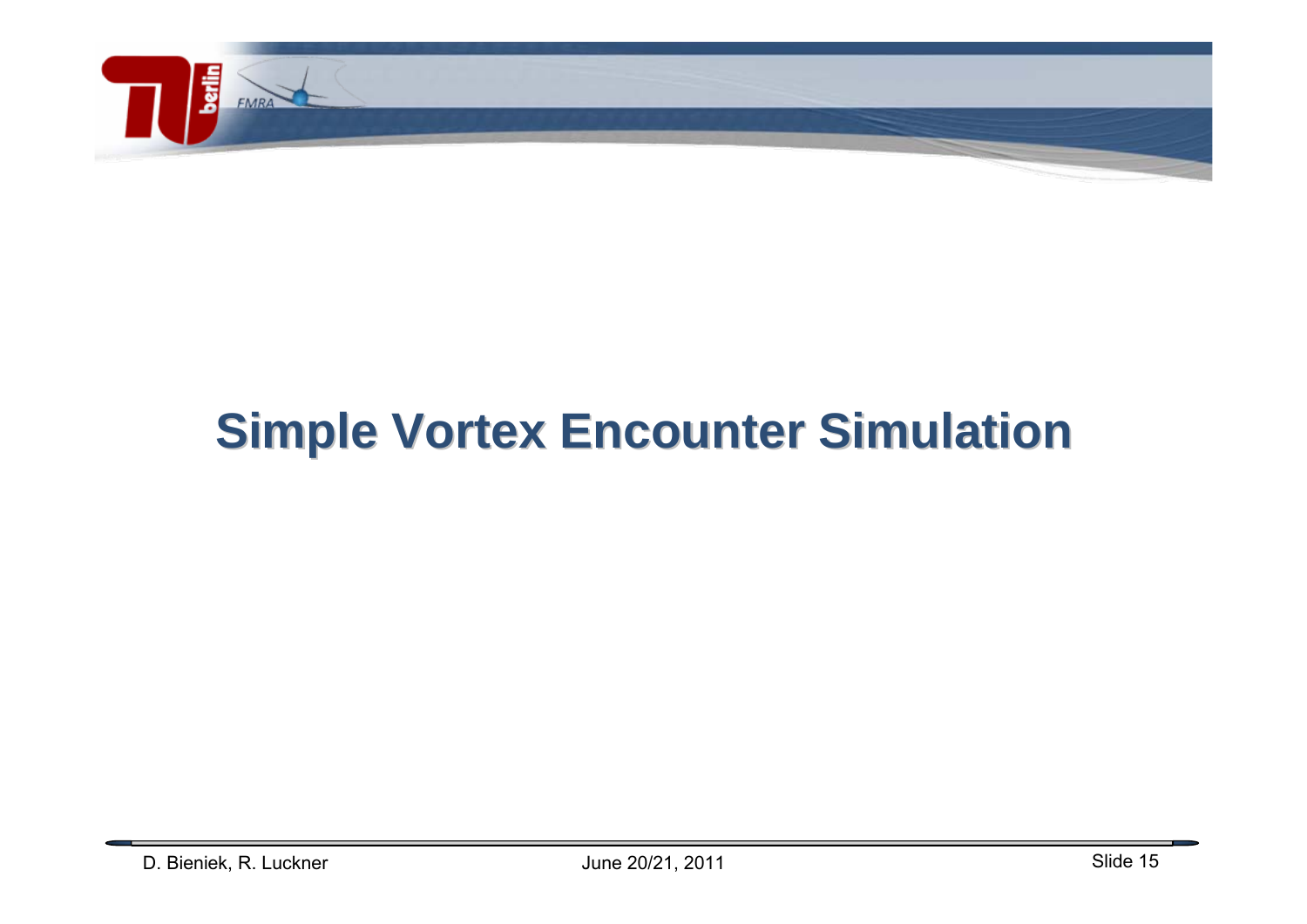Strip Method to calculate bank angle response



D. Bieniek, R. Luckner Slide 16

**Serie**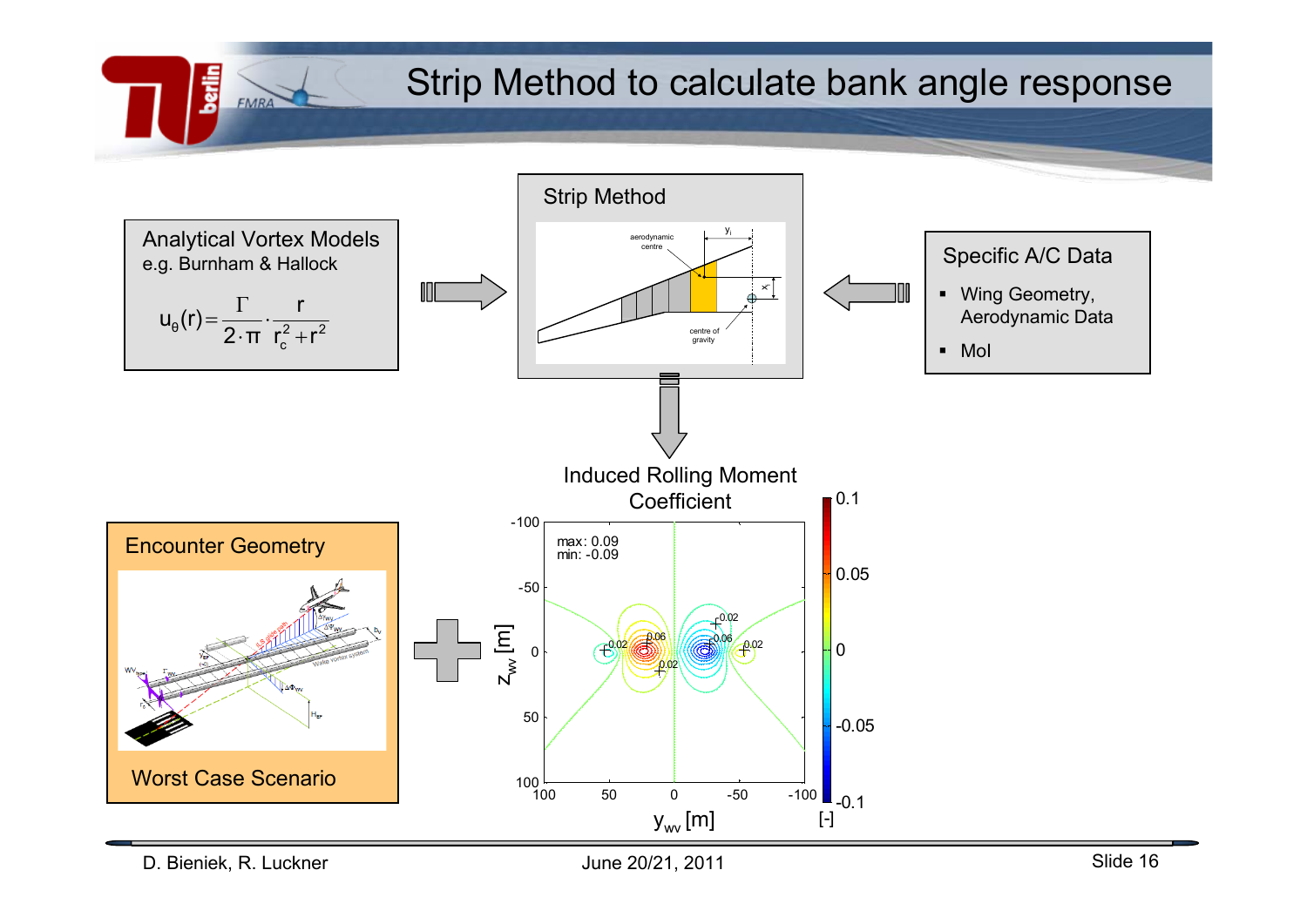

- Worst case scenarios: ΔΨ $_{\rm{WV}}$  = 10 15 $^{\circ}$
- Flight path almost straight

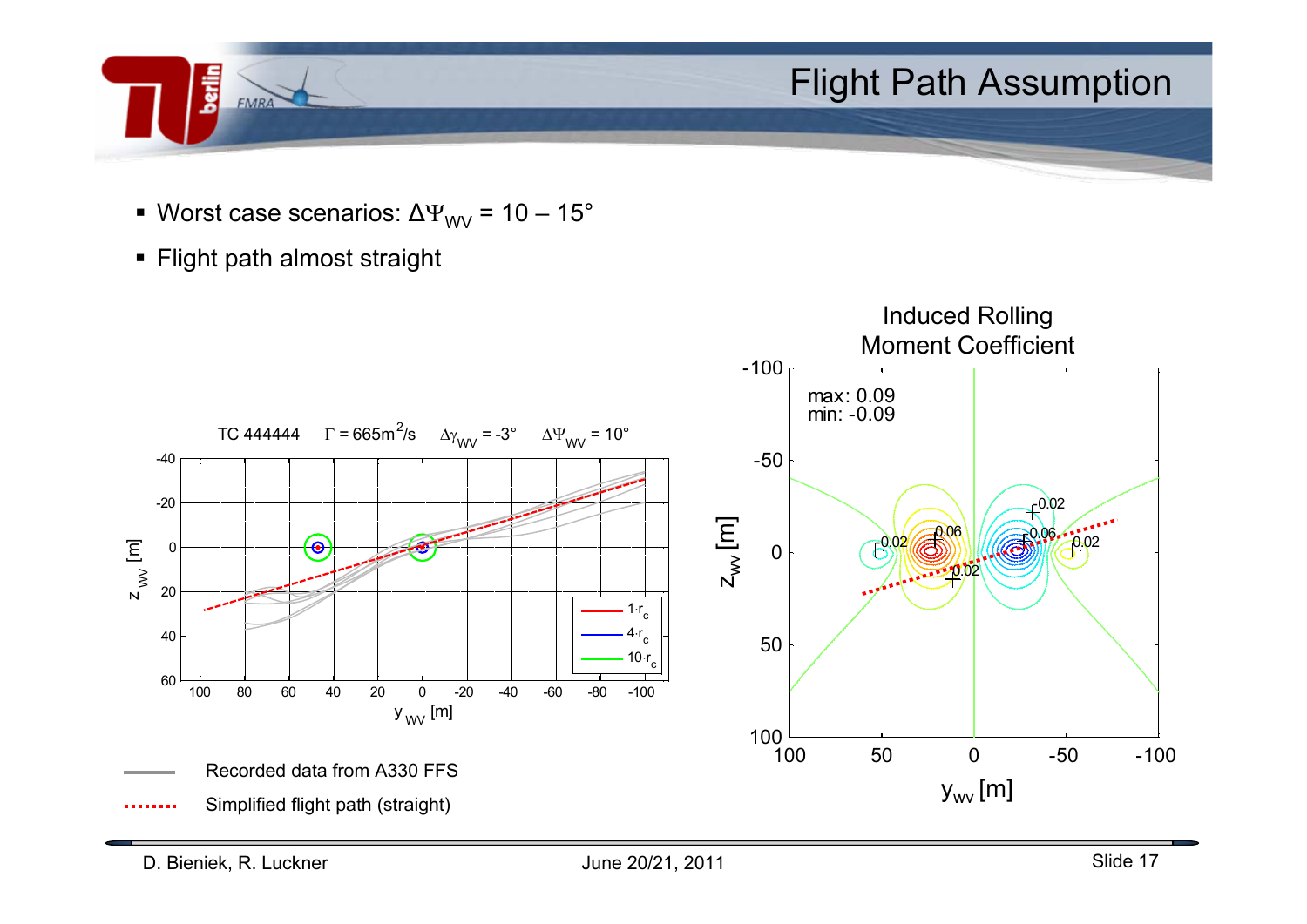#### Simple Vortex Encounter Simulation

■ Dynamic vortex disturbance

berlin

- Linear 1DoF model for aircraft roll motion
- Recorded control surface deflections

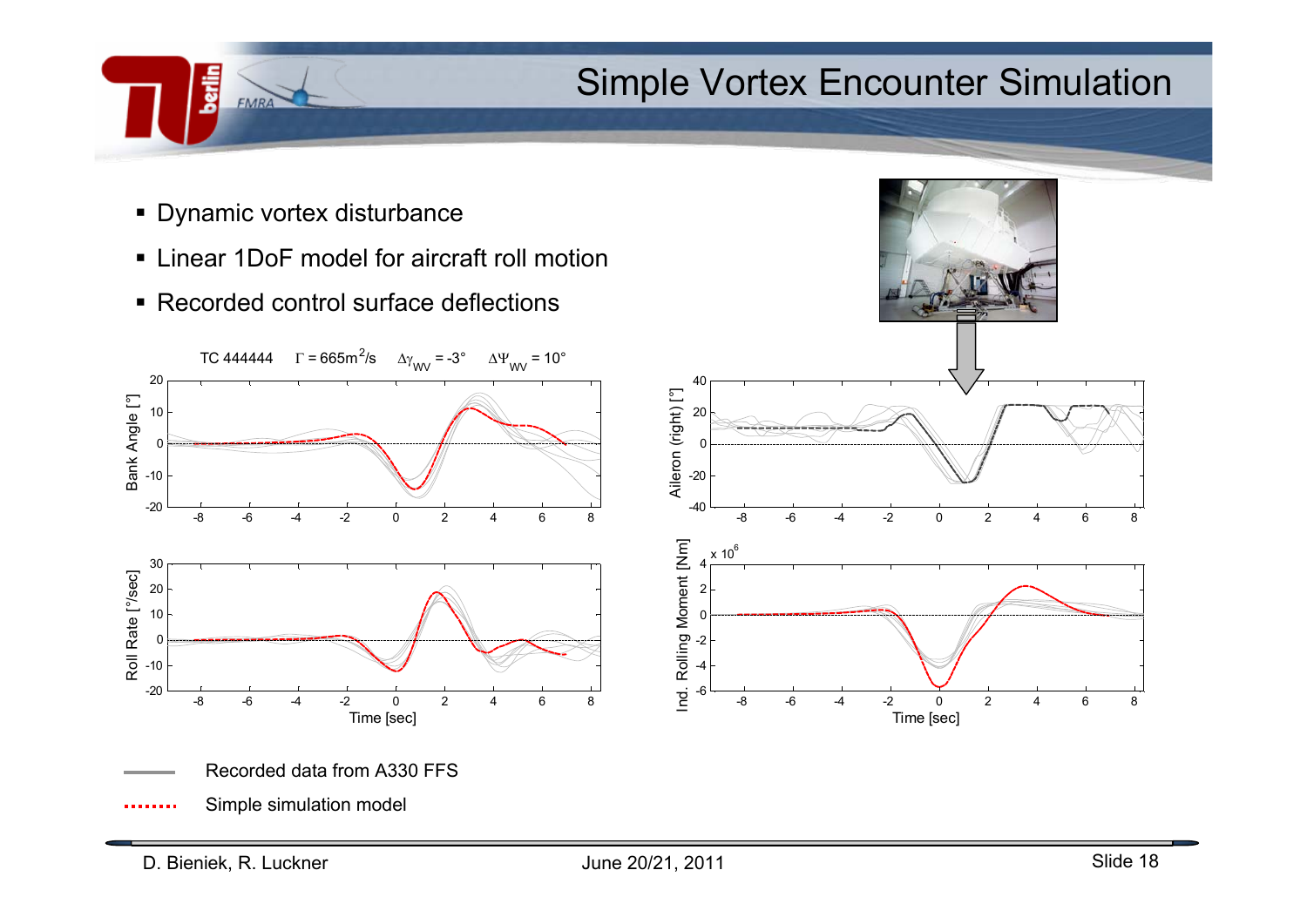#### Simplified Vortex Encounter Simulation

Simple Pilot model

+

Simple FCS model

■ Dynamic vortex disturbance

<u>Serin</u>

- Linear 1DoF model for aircraft roll motion
- Generic control surface deflections

![](_page_18_Figure_4.jpeg)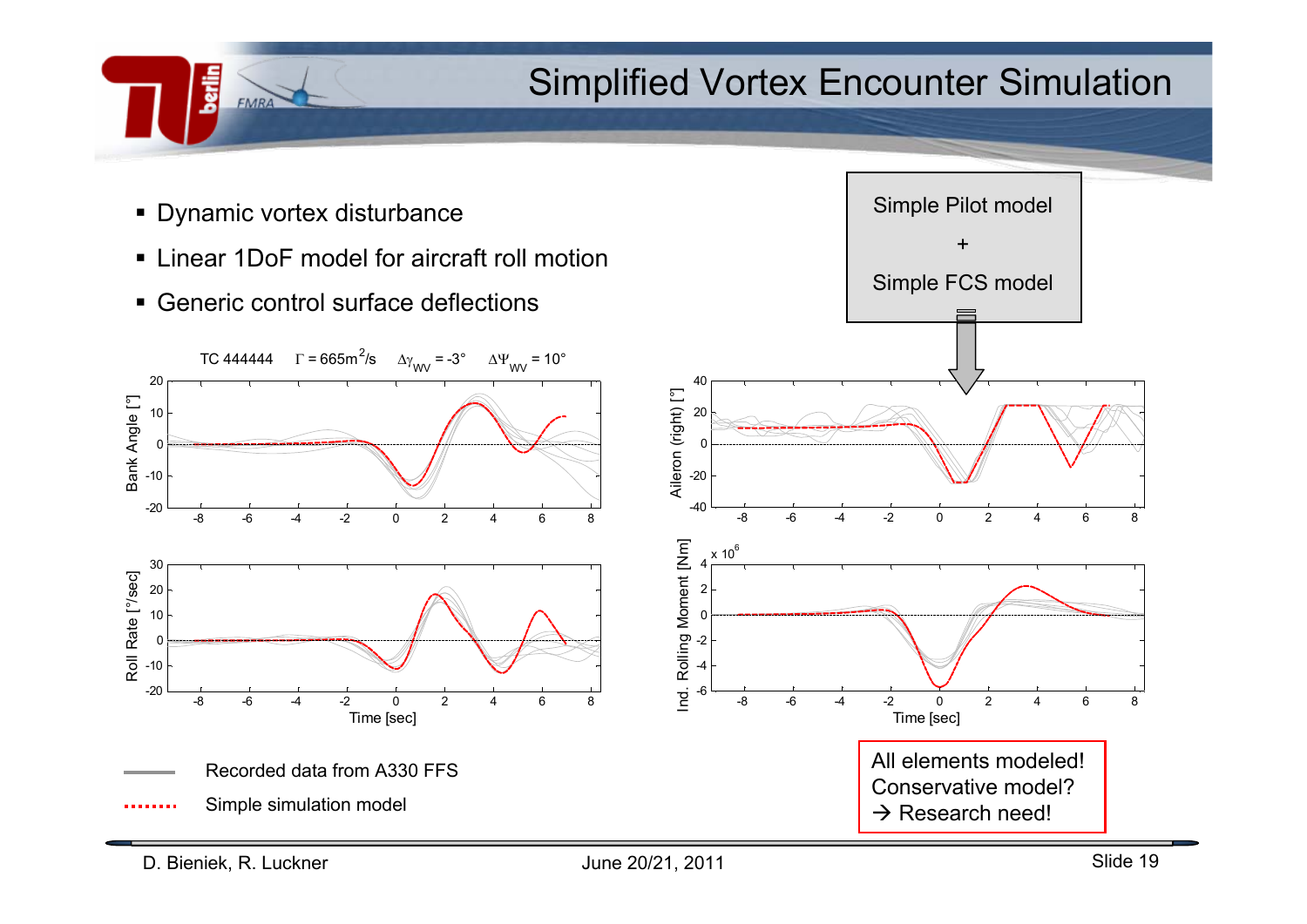## **Simple dynamic models for roll rate and bank angle computation are feasible. angle computation are feasible.**

## **Is it necessary to consider roll rate and bank angle in the severity assessment for RECAT II & III ? in the severity assessment for RECAT II & III ?**

**If so, there is development need for such models. If so, there is development need for such models.**

رائع<br>الأ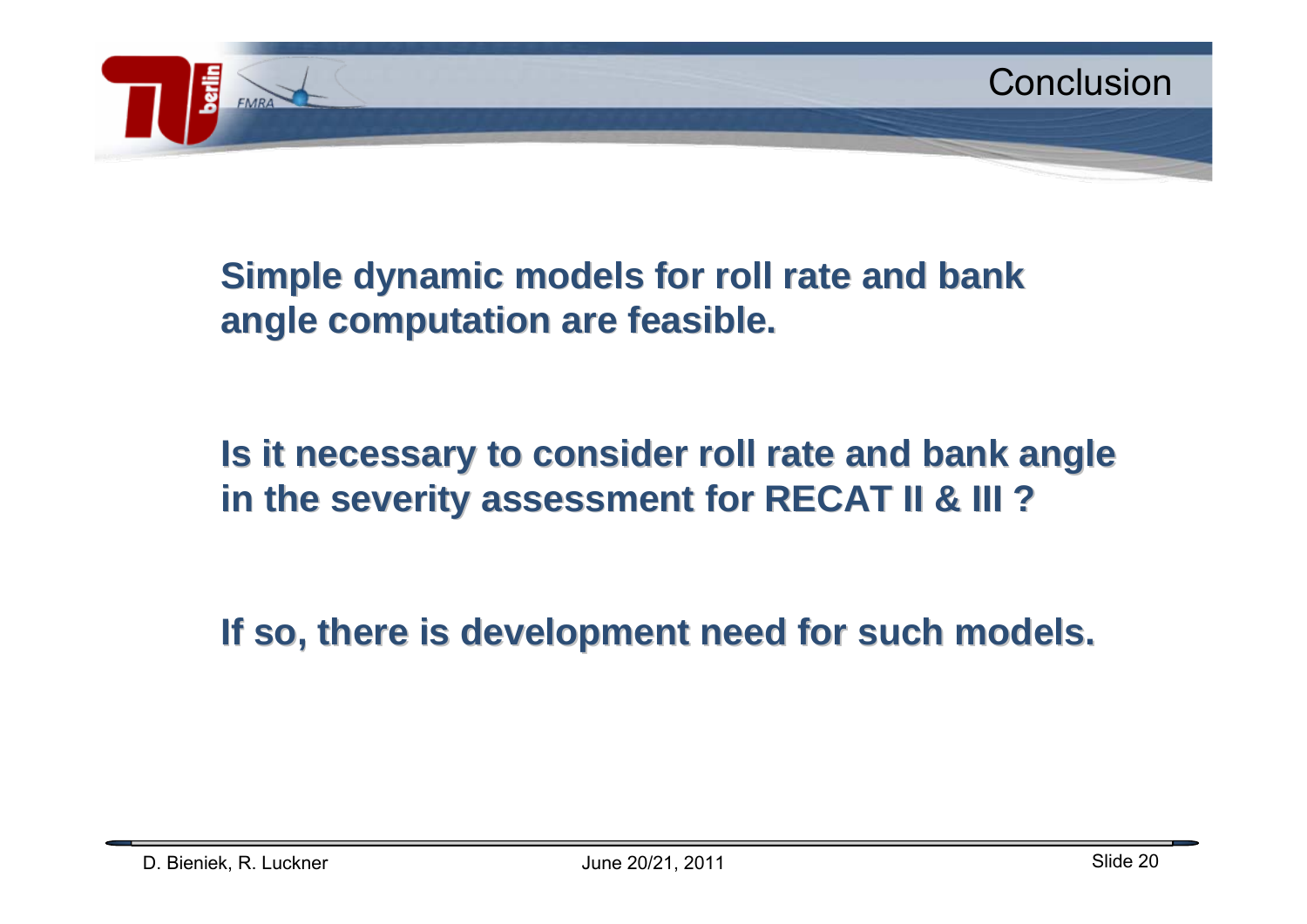#### Sink Rate as a Metric?

![](_page_20_Picture_1.jpeg)

Do228 (Light) **A330** (Heavy)

![](_page_20_Figure_3.jpeg)

![](_page_20_Figure_5.jpeg)

berlin

![](_page_20_Figure_6.jpeg)

![](_page_20_Figure_7.jpeg)

![](_page_20_Figure_8.jpeg)

![](_page_20_Figure_9.jpeg)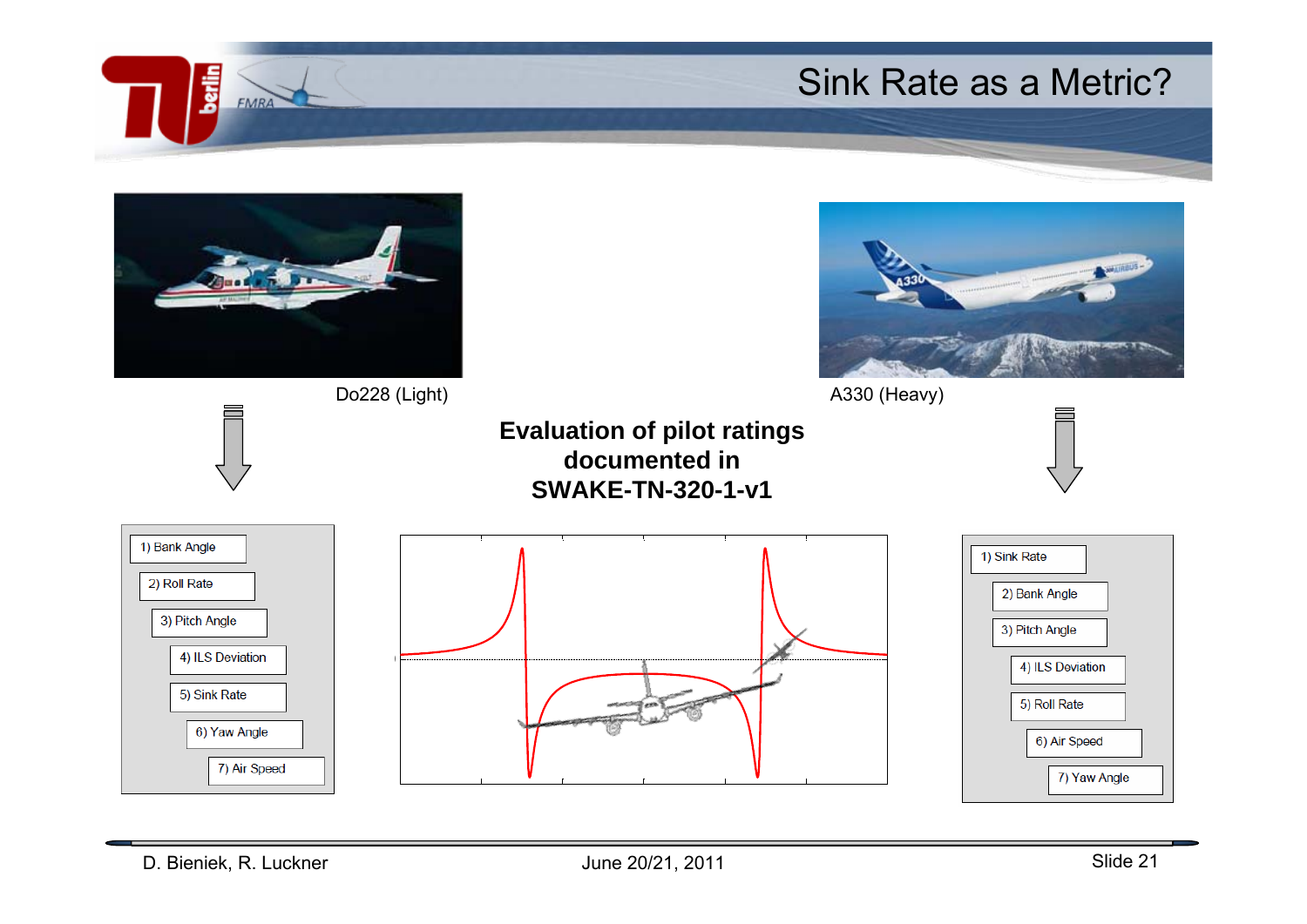![](_page_21_Picture_0.jpeg)

#### **Sink rate during WVE is important for large aircraft.**

## **Is it necessary to consider sink rate in the severity assessment for RECAT II & III ? assessment for RECAT II & III ?**

**If so, there is research need for simple models. If so, there is research need for simple models.**

ning<br>Sa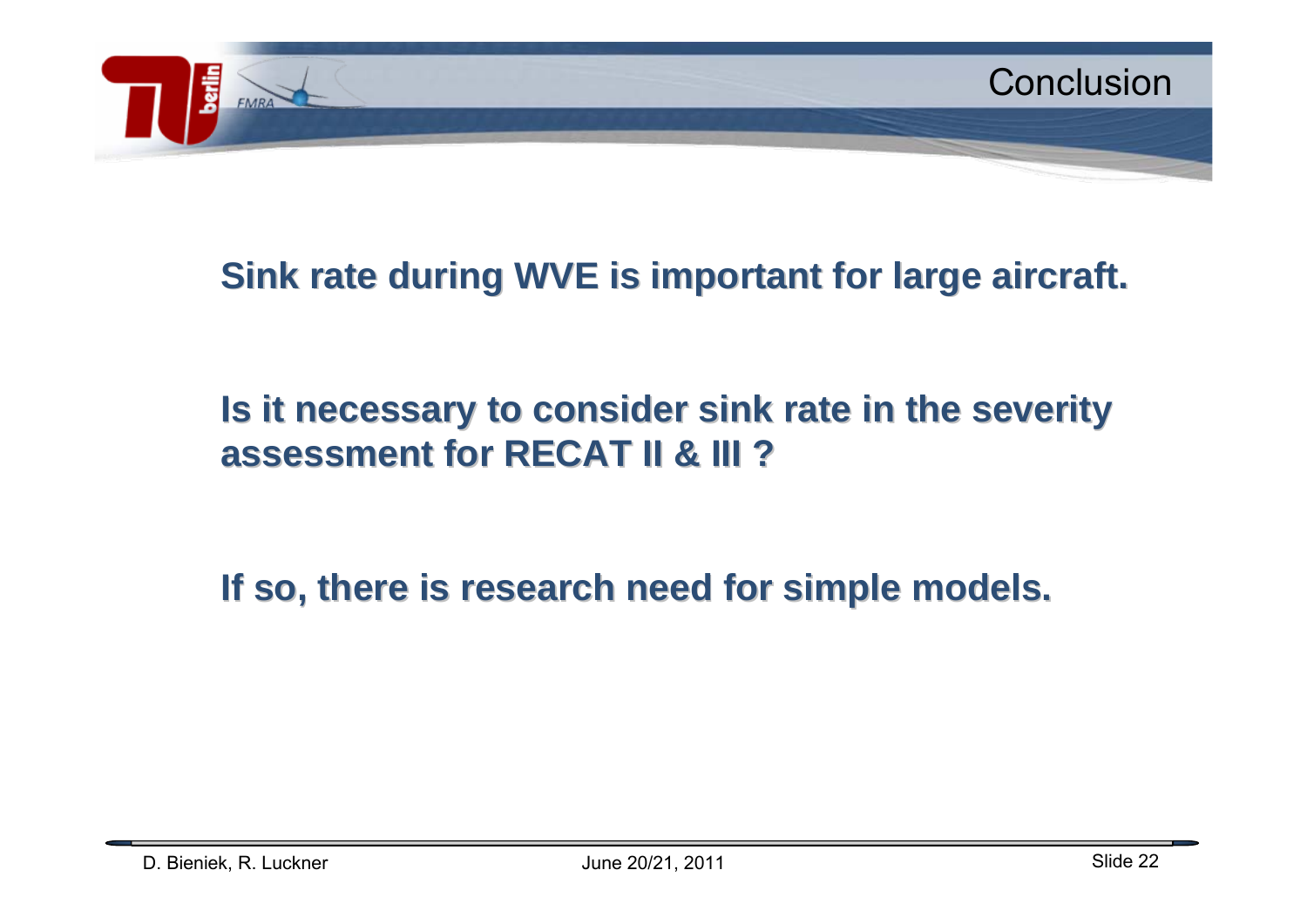![](_page_22_Picture_0.jpeg)

# **Thank you for your attention! Thank you for your attention! Questions? Questions?**

berlin